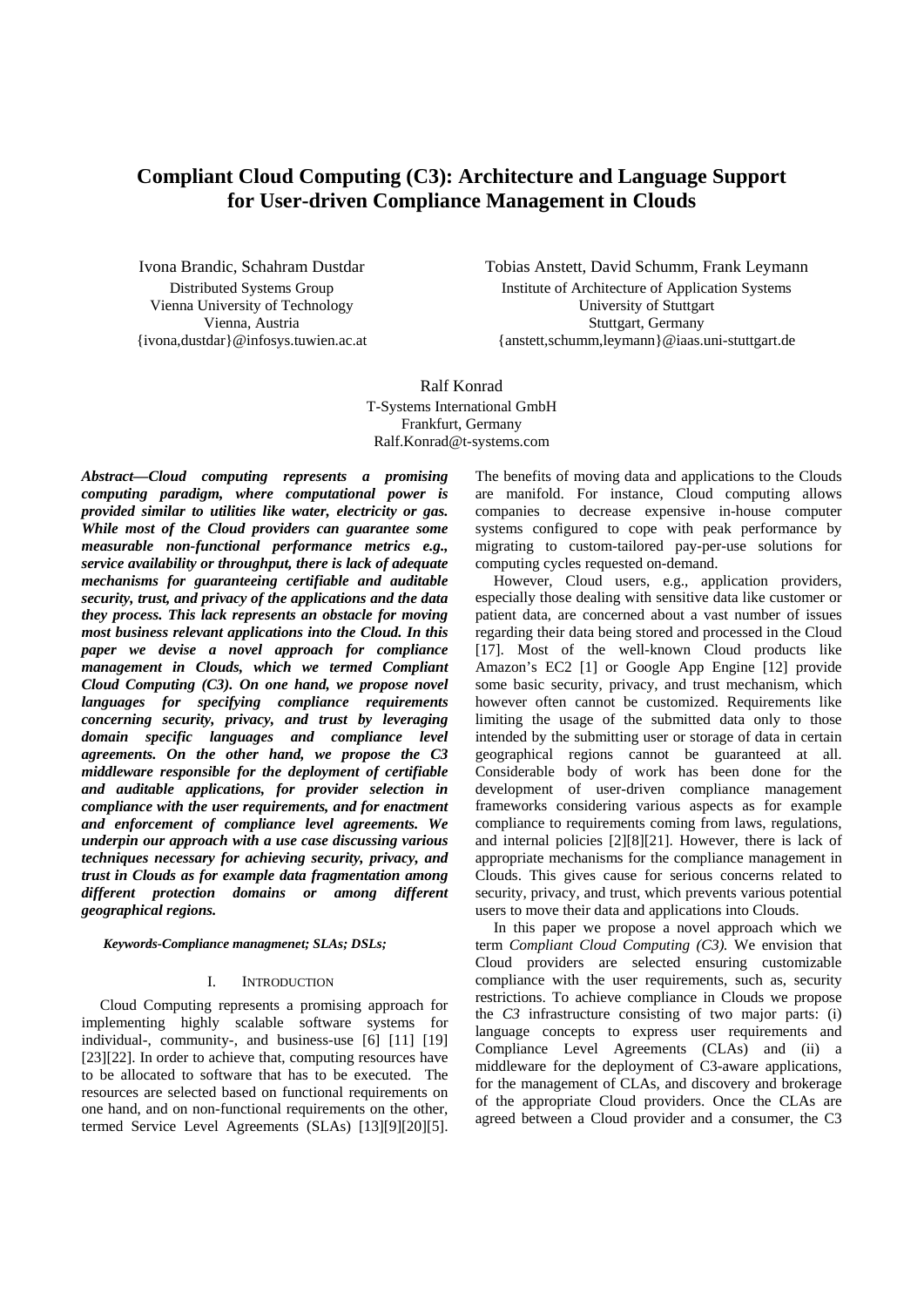middleware manages the enactment of CLAs considering available monitoring information and complying with predefined security, privacy, and trust issues. This includes for example information flow restriction considering geographic and infrastructure affinity or automatic data fragmentation and aggregation among different Cloud providers. Data fragmentation considers dispersal and isolation of data in order to protect sensitive data. An example for data fragmentation would be distribution of personal and medical data of a patient among two different protection domains. Thus, while dispersed personal and medical data has medium security/protection demand, aggregated (i.e., recombined) patient data is highly sensitive.

The major contributions of the paper are (i) presentation and the discussion of a use case and derivation of according requirements for the compliance management in Clouds; (ii) a conceptual design of the languages for the compliance specification and management including Domain Specific Languages (DSLs) and Compliance Level Agreements (CLAs) and (iii) design of the architecture for the automatic discovery of appropriate Cloud providers and compliance management and enforcement.

This paper is structured as follows. In Section 2 we present a motivating use case for our approach and derive requirements for the C3 architecture and languages. Based on the requirements in Section 3 we present the C3's application deployment scenario and role models, followed by the scenario for the sample application execution. Section 4 presents the language design issues considering DSLs and CLAs. In Section 5 we elaborate the implementation issues for the C3 middleware. In Section 6 we discuss related work. Finally, in Section 7 we conclude the paper and point to future work.

## II. MOTIVATING USE CASE

In this section, we present the motivating example for the development of the C3 infrastructure. T-Systems Deutsche Telekom $1$  operates information and communication technology systems for multinational corporations and public sector institutions delivering various solutions based on global infrastructure of data centers and networks.

A typical example for the T-Systems ICT solutions is the Process Service Platform (PSP) depicted in Figure 1, which is offered as a Software as a Service (*SaaS*) platform. The PSP enables provision of individual services to consumers, facilitates look up mechanisms for common services, classification of services, and orchestration of services to business processes. The PSP is built as a layered architecture including hardware infrastructure, infrastructure services, as for example billing and contracting services, and enterprise service bus containing various business logic services and supporting services. Finally, the service repository and service portal are located on top of the

infrastructure. These are customized for the end user to model (process modeling), deploy, and search custom services. In order to efficiently operate global infrastructures and networks and for optimal use of the available resources novel technologies like Cloud computing are gaining more and more on importance. As indicated in Figure 1, PSP infrastructure could be outsourced at different layers e.g., using *IaaS* approach for the hardware infrastructure or using *PaaS* for the infrastructure services.



Figure 1: T-Systems' Process Service Platform (PSP)

*KiGa Use Case***:** One of the custom applications offered within the PSP portal is the Kindergarten Portal (*KiGa)* supporting business processes necessary for the management and customer support of the German Kindergarten Association [14]. The business processes include services for the enrolment of children to a particular kindergarten, absence recording of children, and monitoring/controlling of kindergartens. The main objective of the *KiGa Portal* is to support three stakeholders: parents, kindergartens, and communes. Hosting such a portal results in conflicting priorities of efficiently storing data in Clouds and protecting sensitive children's data. There is demand for flexible and trustworthy management of sensitive data in compliance with privacy and security requirements. In this paper we address in particular the following compliance management scenarios: (1) *flexible compliance management of sensitive children's data like information about special diseases* (e.g., diabetes or food allergies), which is necessary for the assignment of trained kindergarten teachers; (2) *guarantees that data is only stored in certain geographical regions* e.g., European Union due to various legal guidelines, that data is managed properly to ensure its safety and compliance with local laws.

Thus, C3 should facilitate the following compliance management issues:

- (1) Dispersal of data among different protection domains as for example business and application data, which are dispersed among different Cloud providers.
- (2) Storage of data only in certain geographic areas, and guarantees about its adequate retention policies, privacy, integrity, and safety.

In the following sections we discuss architectural and language design decisions based on the two major compliance management issues.

 <sup>1</sup> http://www.t-systems.de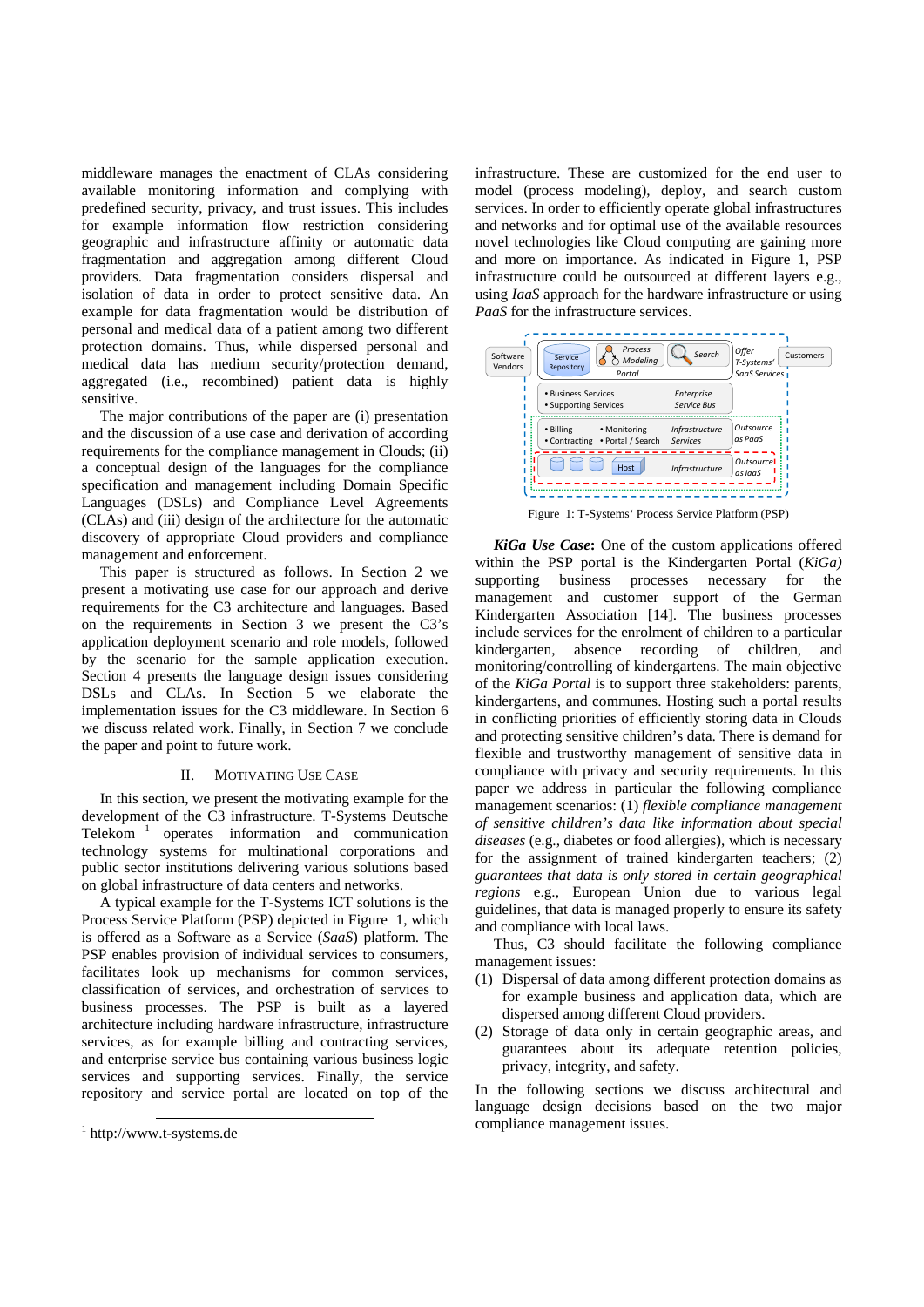# III. C3 ARCHITECTURE

To address the problems described above, we present an architecture respectively a framework enabling security, privacy, and trust based compliance management in Clouds. The abstract architecture is divided into Figure 2, Figure 3, and Figure 4. In each figure we highlight and elaborate a particular aspect of the architecture.

# *A. Application Deployment*

C3 infrastructure supports semi-automatic deployment of applications to a *C3-aware Cloud provider*. A C3-aware Cloud provider can execute deployed applications in compliance with predefined security, privacy, and trust requirements as defined by the C3 certification process. Definition of the C3 certification process is part of our ongoing work. Figure 2 depicts the C3's deployment process.



Figure 2: C3's application deployment

C3's API facilitates utilization of the applications for the deployment in the C3 Cloud, e.g. to assign which applications' data can be fragmented. *C3's GUI* is used for the configuration of the deployed application, as for example to tailor the DSL (see Section 4.2) for the particular user group. Once the application is deployed, *C3 Middleware* manages application execution and is responsible for the establishment and generation of CLAs between Cloud providers and consumer. C3 middleware also manages the CLA enactment process. For example, in case of failures C3 middleware can start a renegotiation process in order to select new Cloud providers, which can complete the execution of the particular tasks in compliance with predefined restrictions.

## *B. Roles*

Each C3 role is exemplified using the *KiGa use case*. Before an application can be deployed to a Cloud provider, it has to be created (i.e. programmed) by an *application developer*. Referring to the roles illustrated in Figure 3, an application developer is similar to a (Cloud) adopter or (software/service) vendor, who basically enhances own services and capabilities by exploiting the provided Cloud platform. In case of *KiGa use case* the application administrator would be T-Systems as well. In general, *Cloud providers* offer PaaS to the *application developers* and SaaS to the *application consumers*. In the C3 approach they also act as (Cloud) resellers or aggregators by

aggregating Cloud platforms, while maintaining compliance to the specified requirements. That means a C3 Cloud provider has not necessarily to offer resources in terms of typical *SaaS*, *PaaS* or *IaaS* services. A C3 provider could offer supporting services for the compliance management necessary to select an appropriate Cloud provider, who can grant certain security level. Furthermore, we envision a dynamic binding of services, if a provider cannot fulfill the requirements on his own.



Figure 3: C3's role models

After the *application developer* has deployed the application to a *C3 Cloud provider*, an *application administrator* is responsible for configuring the required (compliance-specific) quality of service by using the predefined *DSLs*. *DSLs* are small languages that can be tailored to a specific problem domain [16]. As indicated implicitly the configuration can be done using either a graphical user interface or a policy-based approach using domain specific languages (DSLs). In case of *KiGa portal*, a *systems administrator* tailors the DLS for the specification of data fragmentation among different Cloud providers. Please note that the role of the application administrator has not necessarily to be implemented by the same company, which developed the Cloud application and could also allow manual or policy-based configuration by multiple tenants. *Application consumers* use the provided service directly (e.g., via a Web client) or integrate it in their tools. In some cases a *Data Analyst* annotates data e.g., which data has to be fragmented. Thus, the parents enrolling their children to the German Kindergarten Association use the *KiGa application* and enter the children's data, which are automatically fragmented among different Cloud providers as specified with the DSL. *Cloud providers* are selected on demand for data storage or application processing in compliance with predefined requirements configured by an application administrator. The details of the provider selection process and the necessary CLA-CLA matching are explained in Section 5. In case of *KiGa portal* one of the Cloud providers could for example be Amazon's EC2 used for the processing of medical data. Another provider could be responsible for storing or processing personal data.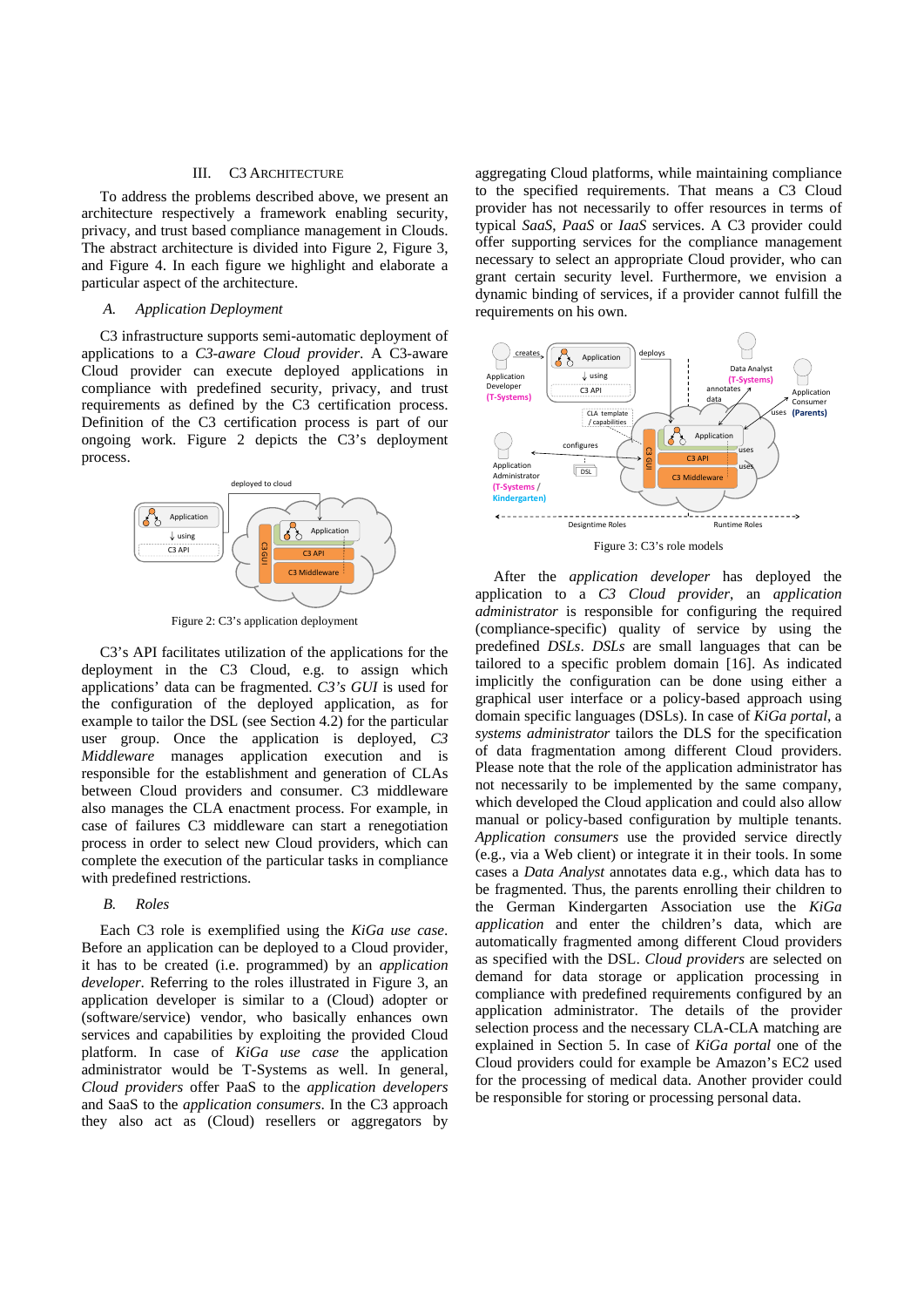# *C. Application Execution in C3*

In this section we analyze the execution of the deployed application by a C3-aware Cloud provider.



Figure 4: C3's application execution

As shown in Figure 3 we distinguish between three binding scenarios for the Cloud application execution: *(1) Regular SLA-based Cloud provider*: represents a regular Cloud provider using SLAs for granting contracts. This type

of Cloud provider can be used to process data, which require only basic security, privacy, and trust-related issues.

*(2) C3-aware SaaS Cloud provider*: represents a *C3-aware SaaS* provider. This type of provider can execute applications in compliance with predefined security, privacy and trust restrictions.

*(3) C3-aware PaaS Cloud provider*: represents a Cloud provider hosting a platform, which recursively composes other services to fulfill the requested requirements of a *C3 aware PaaS* provider. In such a case the provider could just act as an intermediate without providing a real service other than routing.

In our approach developers can deploy applications represented as a *Composite as a Service (CaaS*), as explained and discussed in [11]. Business processes usually contain tasks with different level of required security, privacy, and trust management. In the following we explain the C3-based application execution using the *KiGa use case*:

In case of *KiGa portal* some business task can be assigned to *regular SLA-based Cloud provider* using standard SLAs, as for example some infrastructure monitoring services, which do not contain any sensitive children's data. Some other tasks could be assigned to *C3 aware SaaS provider as* for example to providers offering some bookkeeping services. Such providers represent *C3 aware SaaS* providers, who can guarantee that certain personal data necessary for the bookkeeping process are stored within certain geographies (e.g., European Union). Finally, the *C3-aware PaaS Cloud provider* depicted on the left hand side of Figure 4 provides PaaS solution for the deployment and hosting of the *KiGa portal*. Business process tasks are assigned to the different Cloud providers i.e., *regular SLA-based Cloud provider, C3-aware SaaS provider* and *C3-aware PaaS Cloud provider* depending on

the required security level of the particular task. Thus, *C3 aware PaaS provider* depicted on the left-hand side of Figure 4 acts as an intermediary providing some value added services i.e., C3-aware compliance management.

# IV. C3 LANGUAGE SUPPORT

In this section we present the language support necessary for the proper implementation of the proposed C3 architecture. Firstly, we present how domain specific languages can be designed and tailored in order to support the requirement specification done by C3 API users. Secondly, we discuss Compliance Level Agreements (CLAs), used for the specification of compliance based security, trust, and privacy issues.

#### *A. DSL-CLA*

In this section, we present the relation between the DSLs and CLAs. *DSLs* describe the domain knowledge either via a graphical or via a textual syntax.



Figure 5: Hierarchical CLA composition

As shown in Figure 5, DSLs are small languages, which are tailored by the application administrators to domain specific modeling elements (step 1). Applied to the *KiGa* use case, the application administrator tailors the DSL for the needs of the German Kindergarten Association (cf. Figure 2). Thus, the system administrator defines mappings from the DLS to CLAs (see Figure 5, step 2). The mapping specification process is described in detail in the next section. Thereafter, the domain knowledge is eventually transformed into other languages (e.g., programming languages, Service Level Agreements, etc.) using predefined mappings. As depicted in Figure 5, in step 3 we translate DSLs into *Compliance Level Agreements (CLAs)*. CLAs are extended Service Level Agreements with the elements for the specification of certifiable and auditable guarantees. Valid *CLA documents* are generated using predefined *CLA templates,* which are CLA documents with all parties, elements, and attributes but without concrete Quality of Service (QoS) values.

## *B. Model Driven DSL Development*

In this section we present an approach to model domain specific languages, which is used for the generation of contracts and agreements using Model Driven Software Development (MDSD) approach [27]. As shown in Figure 6, the Model Driven Development of DSLs is divided into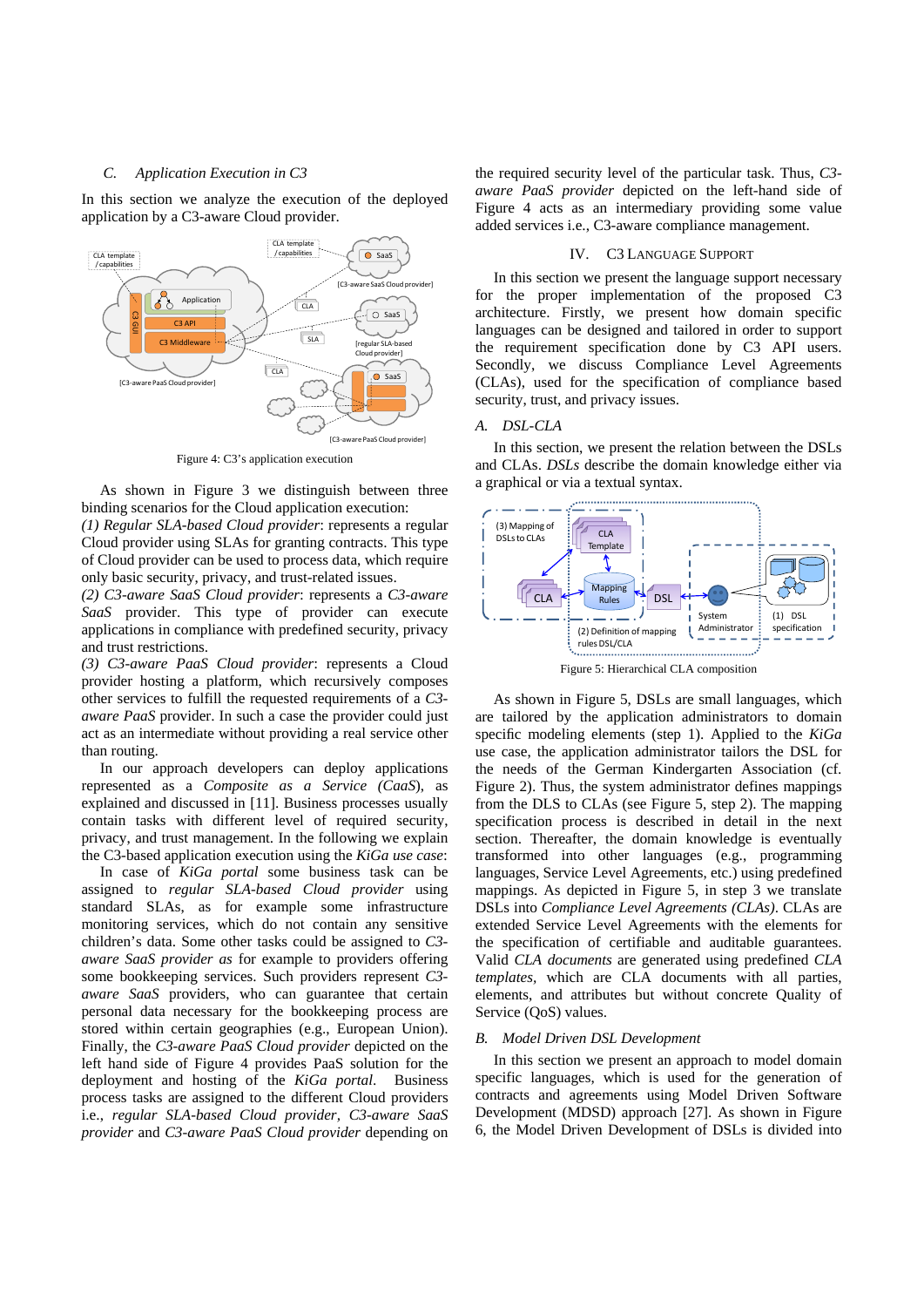two parts: the first part is the definition of a DSL e.g., necessary to specify different data protection scenarios (upper part of Figure 6). The second part is the transformation of the DSL into the CLA (down part of Figure 6).



Figure 6 : DSLs based on Model Driven Software Development

As shown in Figure 6, in case of C3 a DSL consists of an *abstract* and a *concrete* syntax. The *abstract syntax* which represents the language model, defines the elements of the domain and their relationships without any particular notation. The italic names represent concrete examples of the *KiGa Use Case* presented in Section 2. Abstract model is based on the meta model. In case of *KiGa, UML* represents the abstract model used to model different data protection scenarios e.g., *data fragmentation*. *UML* is based on *Eclipse Modeling Framework (EMF)*. Application administrators can specify different data protection scenarios using UML and the Eclipse Modeling Framework. Concrete DSL syntax describes the representation of the domain elements and their relationship in a form suitable for the DSL users. In case of *KiGa portal* we define *activity diagrams* as concrete DSL syntax for the definition of *data protection patterns*. Model instances are based on the UML and defined in the concrete DSL. For *KiGa* we use *Object diagrams* as model instances, which are defined using *UML's activity diagrams*. Once the *object diagrams* are defined, they can be mapped to CLA code according to the CLA template. To do that we need mappings which translate the object diagrams into the CLAs. Therefore, we use *eXtensible Style Sheets*  $(XSLT)^2$  to translate between the object diagrams and CLAs. Mappings can be defined by application administrators on a high level using *UML*. Thereafter, they are automatically translated to *XSLT*. We distinguish between the high and the low level representation of mappings, e.g. using UML versus using XSLT. The C3 API offers methods for the translation between the high level into the low level mapping representation as described next.



Figure 7: High level UML mapping (a) and corresponding low level XSLT transformation (b)

Figure 7 (a) represents the high level UML mapping defined by the application administrator. For case of brevity we use a very simple example where we map between dollars and euro.

Figure 7 (b) depicts the corresponding simple XSLT transformation (to Figure 7 (a)). As shown in that figure, the euro metric is mapped to the dollar metric. In this example, we define the mapping rule returning dollars by using the Times function of the WSLA Specification (see line 5) [25]. The Times function multiplies two operands: the first operand is the dollar amount as selected in line 12, the second operand is the dollar/euro quote *(1.27559)* as specified in line 17. The dollar/euro quote can be retrieved by a Web service and is usually not hard coded.

Figure 7 presents a *1:1* mapping rule where one attribute is translated into another one. However, using XSLT and corresponding UML modeling tools even more complex rules can be defined e.g., *1:n*, *n:m*. However, explanation of such rules is out of scope of this paper.



Figure 8: High level Fragmentation Specification (Domain Expert) (a) Low level Fragmentation Specification (Data Analyst) (b)

DSLs can provide multiple levels of abstraction to help multiple stakeholders with different backgrounds and knowledge to express relations and behaviors of a domain with notations they are familiar with. The goal is that each stakeholder can easily understand, validate, and even develop parts of needed solution. For instance, domain experts do not have to deal with technological aspects, such as programming APIs or service interface descriptions.

 <sup>2</sup> http://www.w3.org/TR/xslt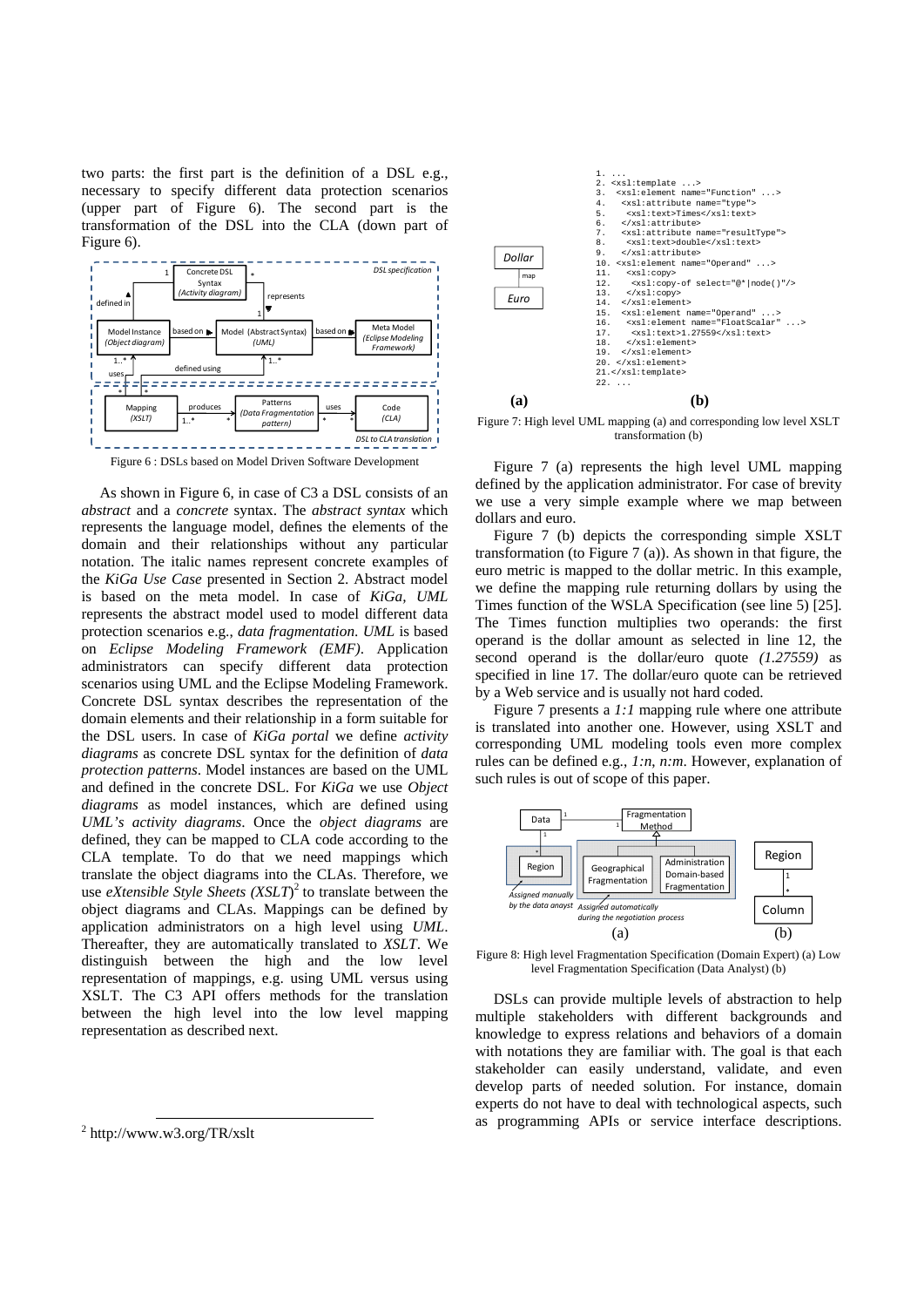Similar to the separation of concerns for the mapping specification and as shown in Figure 8, we separate DLS specification into *high level* and *low level.* We exemplify the separation based on *KiGa's data fragmentation problem.*

Figure 8 (a) shows the high level fragmentation specification used by domain experts. The *KiGa administrator* (domain expert) decides which modules of the provided DSL are relevant. As shown in Figure 8 (a) he/she decided that the data stored in the database has to be stored in multiple regions. Furthermore, it has to be decided whether the data has to be fragmented using the geographical fragmentation (e.g. children's private data in Europe, business data elsewhere) or whether the data has to be fragmented among different administration domains i.e., different Cloud providers. As shown in Figure 8 (a) the domain expert decides about the fragmentation method and the concrete resources necessary to fragment data i.e., concrete Cloud providers. Those resources are either geographically or technologically fragmented during the CLA-CLA negotiation (as described in Section 5). The domain expert decides in which parts the data has to be split up and how the fragments have to be distributed to different geographical regions. An example could be splitting into personal and medical data. As for example in case of *KiGa's use case*, Figure 8 (b) shows the low level fragmentation for an application that uses a relational database specified by data analysts. Thus, a data analyst has to assign which columns of the data model have to be assigned to which region.

# *C. CLA Development*

In this section we discuss Compliance Level Agreements and their relation to common Service Level Agreements (SLAs). Service Level Agreements represent negotiated agreements between two parties, namely the service consumer and the service provider. It serves as a legally binding formal or informal contract. There are several (defacto) standards for the specification of SLAs, e.g. WSLA [25]. The SLA defines a common understanding between the parties about different contract terms including responsibilities, guarantees, warranties, and penalties. Usually, SLAs in computing resource markets specify measurable metrics and the way those metrics are measured, guaranteed, and billed. Measurable metrics include for example availability, response time, and serviceability. We define core CLA components as those elements, which are part of both SLA and CLA specification. Such elements are for example parties, which are involved in the contract. Furthermore, each SLA contains performance relevant objectives as specified in major SLA languages (WSLA [25], WS-Agreement). Thus, as depicted in Figure 9, each SLA is a valid CLA. CLAs extend SLAs with the parameters for the specification of certifiable and auditable objectives in order to provide some kind of measurement for compliance agreements, too. Auditable objectives could include the specific audit method or the necessary audit

intervals. In case of KiGa use case certifiable objectives could be an agency, which can certify that a specific Cloud middleware can fragment data among different Cloud providers in compliance with predefined requirements i.e., geographical fragmentation as specified in Figure 8. Herewith we address the current trends in software offerings, where more and more providers certify their services considering data protection and other security concerns. A good example for the certified software offerings are certified online shops [26].



#### V. C3 TECHNICAL ARCHITECTURE AND MIDDLEWARE

In this section we elaborate the technical architecture for the C3 middleware. As depicted in Figure 10, the C3 middleware consists of the two major parts (1) a *Decision making / deployment component (DCDM)* acting as the connector and mediator between Cloud providers and consumers and the *Runtime Component* being responsible for the enactment of the CLAs. The main tasks accomplished by DCDM are: process of *publishing* of CLA templates (consumer and provider); C3-aware *deployment* of applications (described in Section 3.1); *mapping of DSLs to CLAs* (as described in Section 4.1); *brokering* between consumer and provider by matching requested and provided *CLAs, i.e., CLA-CLA matching*; Business Process Management (BPM); and data fragmentation and execution (as described in Section 4.2).



Figure 10: C3 Middleware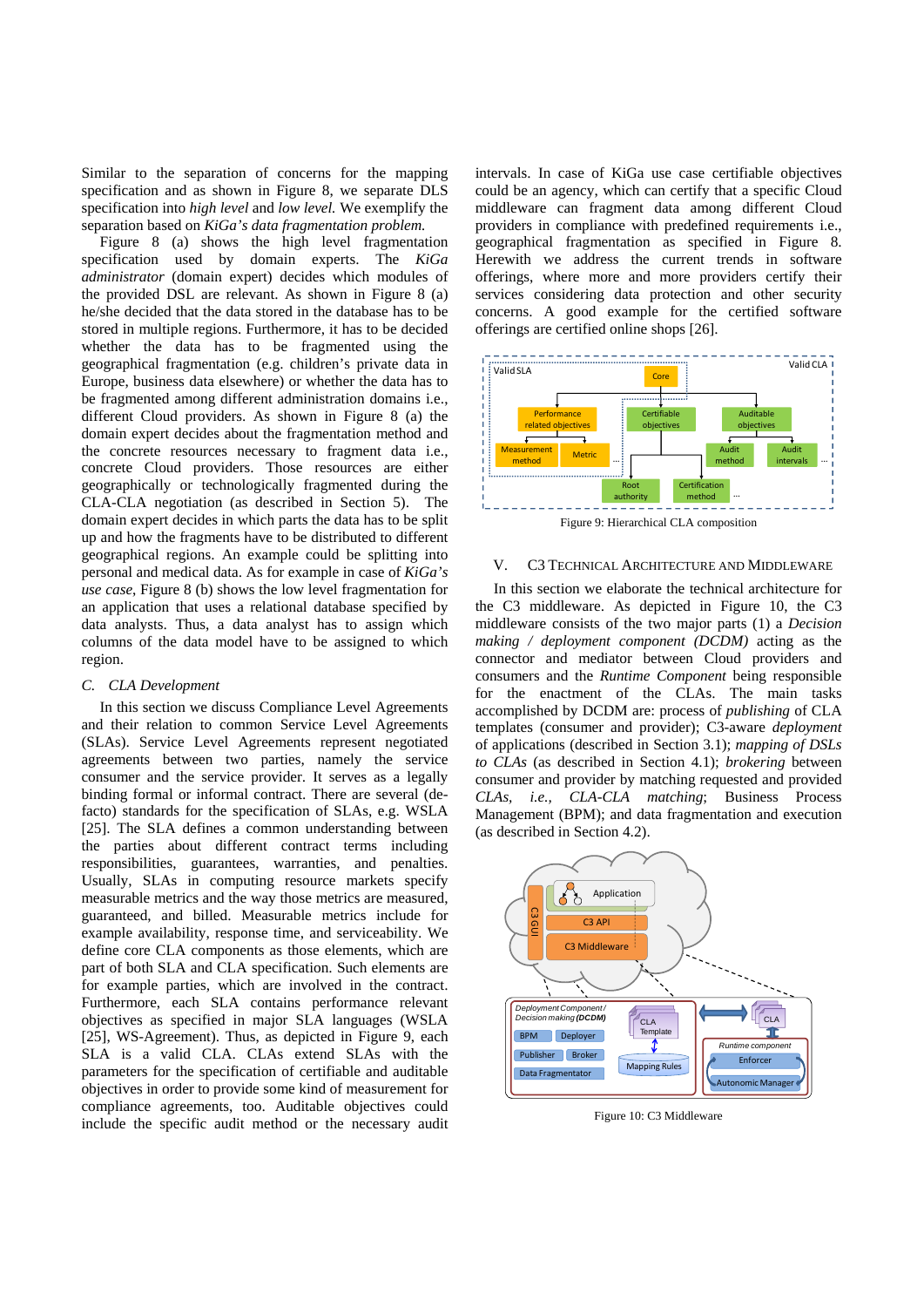For publishing of CLAs we consider advanced approaches beyond typical SLA repositories, as for example such approach presented in [18], in order to facilitate liquid Cloud markets. CLA-CLA matching considers matching of providers and consumers in terms of requested and provided level of security, trust, and privacy. Thus, during the CLA-CLA matching only those providers are preselected, which can deliver specific data protection techniques. In case of *KiGa* this matching process would include pre-selection of Cloud providers, who support data fragmentation technique.

Once the applications are deployed and CLAs agreements between providers and consumers are established, *Runtime Component* deals with the enactment of CLAs and handles events that might lead to CLA violations. The autonomic manager finds reactive actions to a given event, where the event might lead to CLA violations. Our work presented in [3] on self-manageable Cloud services will be extended for the autonomic management of C3-aware Cloud services. As identified in [3] we provide *the self-management interfac*e, which has to be implemented by each application deployed in the C3 aware Cloud. The proper implementation of the selfmanagement interface is ensured during the deployment process though usage of the C3's APIs.

# VI. RELATED WORK

Since there is only little work on compliance management in Clouds we look particularly into related areas like (i) usage of SLAs in Clouds, (ii) compliance management in general e.g., in software development cycle and (iii) different data protection techniques like data fragmentation, which however has not yet been applied to Clouds.

Frutos et al. discuss the main approach of the European project BREIN [13]: to develop a framework, which will extend the Grid possibilities by driving their usage inside new target areas in the business domain. BREIN deals with the provision of the basic infrastructure which these new business models need: enterprise system interoperability, flexible relationships, dynamicity in business processes, security mechanisms and enhanced SLA and contract management [5]. However, BREIN applies SLA management to Grids, whereas C3 targets CLA management in Clouds. Brandic et al. presents an approach for adaptive generation of SLA templates [4]. Thereby, SLA users can define mappings from their local SLA templates to the publicly available remote templates in order to facilitate communication with numerous Cloud service providers. This work represents an initial attempt to facilitate ondemand communication between Cloud consumer and provider and will be further investigated for the applicability on top of C3 architecture. Thielman et al. discuss an approach for multi-level SLA management, where SLAs are consistently specified and managed within a serviceoriented infrastructure (SOI) [24]. They present the runtime functional view of the conceptual architecture and discuss

different case studies including Enterprise Resource Planning (ERP) or financial services. However, they neither consider characteristics of Cloud services nor the auditable and certifiable metrics.

A large body of work has been done on the design and implementation of novel models, languages, and architectural frameworks to ensure dynamic and ongoing compliance of software services to business regulations and design rules. COMPAS (Compliance-driven Models, Languages, and Architectures for Services) is an example European Commission's Framework 7 Specific targeted research project (STREP) dealing with compliance issues [8]. However, very little work has been done on compliance issues in Cloud computing. Anstett et al. propose so-called compliance interfaces that can be used by customers to subscribe to evidence at a provider and to enforce regulations at a provider [2]. They introduced a general architecture that allows compliance to be monitored and enforced at services deployed in different Cloud delivery models. However, the authors do not consider all characteristics of security, privacy, and trust in Clouds, which require novel contract specification languages. Daniel et al. highlights research challenges that need to be addressed in SOA-based compliance governance, spanning design, execution, and evaluation of concerns [10]. They define the compliance management life cycle and the major research goals in compliance governance. For instance, in data outsourcing, privacy constraints on the outsourced data are enforced by combining data fragmentation with encryption and by possibly considering additional assumptions such as different network conditions. Koller et al. [15] discusses autonomous QoS management using a proxy-like approach developed within the SLA@SOI project [20]. The implementation is based on WS-Agreement. Thereby, SLAs can be exploited to define certain QoS parameters that a service has to maintain during its interaction with a specific customer. However, their approach is limited to Web services and does not consider compliance issues in Clouds. Comuzzi et al. defines the process for SLA establishment adopted within the EU project SLA@SOI framework [9].

Work presented in [7] deals with data outsourcing, and privacy constraints on the outsourced data which are enforced by combining data fragmentation with encryption and by possibly considering additional constraints such as the impossibility of external servers to communicate with each other. The approaches presented [7] will be investigated further in context of C3 and possibly applied as a one of the available data fragmentation techniques.

## VII. CONCLUSION AND FUTURE WORK

In this paper we presented a first attempt to devise concepts for Compliant Cloud Computing (C3). Based on the use case from the telecommunication domain we derived requirements considering compliance management of security, privacy, and trust related issues. We developed